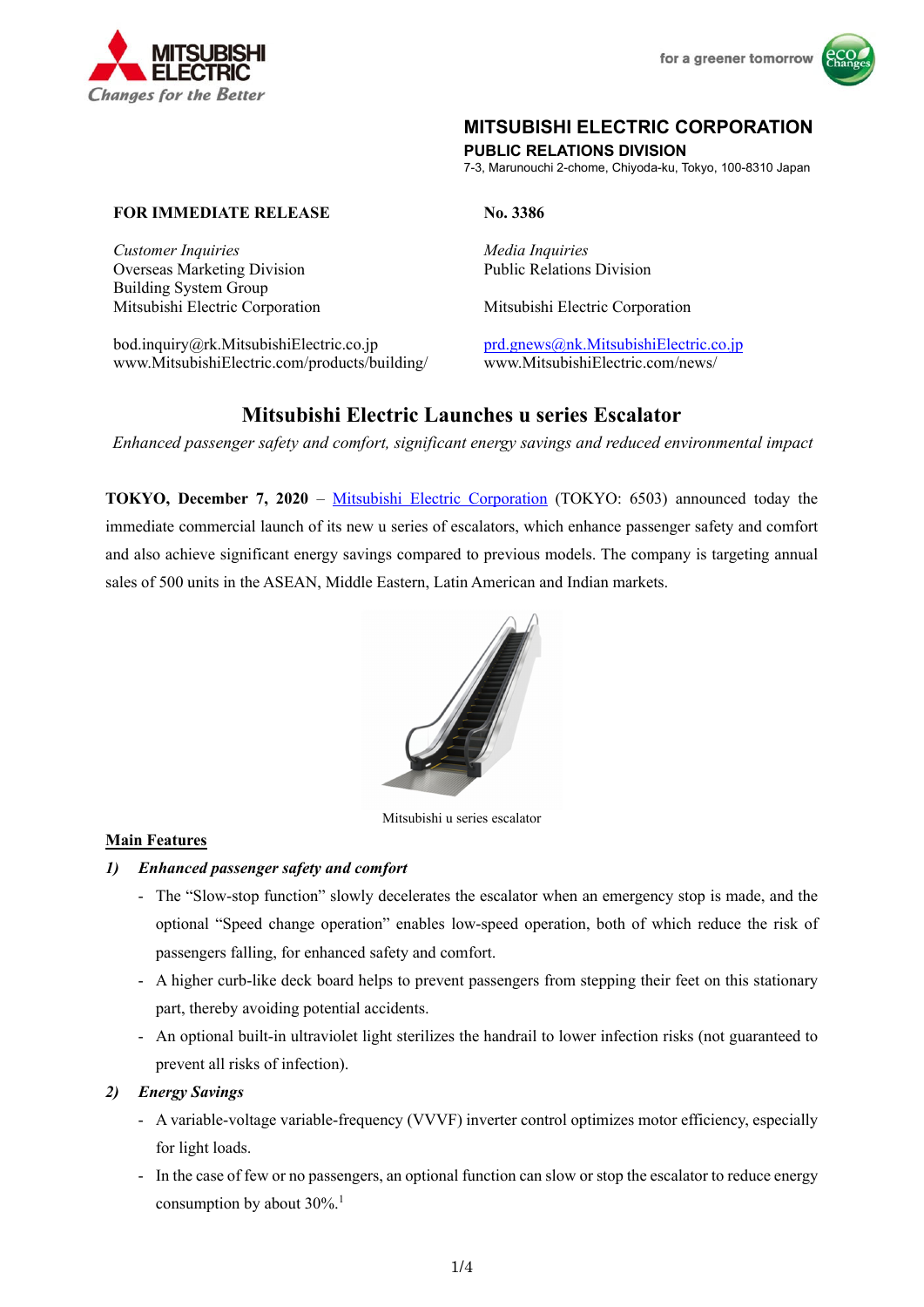- A regenerative converter enables electric power generated as the escalator descends with a certain passenger load to be converted for other electrical needs in the building.
- Optional LEDs used for various lights reduce power consumption and achieve long life.

<sup>1</sup> Compared to Mitsubishi Electric's previous model without inverter; assuming step width of 1,000mm, rise of 5,000mm, 100 passengers per hour and 20 to 30 minutes of stand-by per hour

#### *3) Industry-leading compact size (Type S1000)*

- By optimizing the equipment space, Mitsubishi Electric has achieved the industry's shortest escalator length<sup>2</sup> for more flexible building design.
- Some 25% reduction in truss weight<sup>3</sup> was achieved by substantially reducing the amount of structural

material, without resulting in any loss of structural strength.

#### **Overview**

| Product name          | Type <sup>4</sup>                      | Rated speed               | Price    | Launch           | <b>Targeted Sales</b> |
|-----------------------|----------------------------------------|---------------------------|----------|------------------|-----------------------|
| u series<br>Escalator | Type $S1000$<br>Type S800<br>Type S600 | $0.5$ meter per<br>second | By quote | December 7, 2020 | 500 units<br>per year |

4 S1000 (step width: 1,000 mm) for 2 passengers and both S800 (800 mm) and S600 (600 mm) for 1 passenger

## **Background**

Escalators are used by passengers of all ages, from small children to the elderly, so there is a constant need to enhance safety as well as to improve energy savings due to ongoing environmental concerns. To address such requirements, Mitsubishi Electric has designed its new u series escalators to offer enhanced safety and energy conservation, including with a number of useful new optional functions.

## **Contributions to the environment**

- Power consumption is reduced by installing inverters as standard equipment and using LEDs for lighting.

- Reducing the weight of trusses reduces  $CO<sub>2</sub>$  emissions in material manufacturing and scrapping.

###

## **About Mitsubishi Electric Corporation**

With nearly 100 years of experience in providing reliable, high-quality products, Mitsubishi Electric Corporation (TOKYO: 6503) is a recognized world leader in the manufacture, marketing and sales of electrical and electronic equipment used in information processing and communications, space development and satellite communications, consumer electronics, industrial technology, energy, transportation and building equipment. Mitsubishi Electric enriches society with technology in the spirit of its corporate statement, "Changes for the Better," and environmental statement, "Eco Changes." The company recorded a revenue of 4,462.5 billion yen (U.S.\$ 40.9 billion\*) in the fiscal year ended March 31, 2020. For more information, please visit www.MitsubishiElectric.com

\*U.S. dollar amounts are translated from yen at the rate of ¥109=U.S.\$1, the approximate rate on the Tokyo Foreign Exchange Market on March 31, 2020

<sup>2</sup> Based on in-house research of models in the Type S1000 model range, as of Nov. 2020 <sup>3</sup> Compared to Mitsubishi Electric's previous model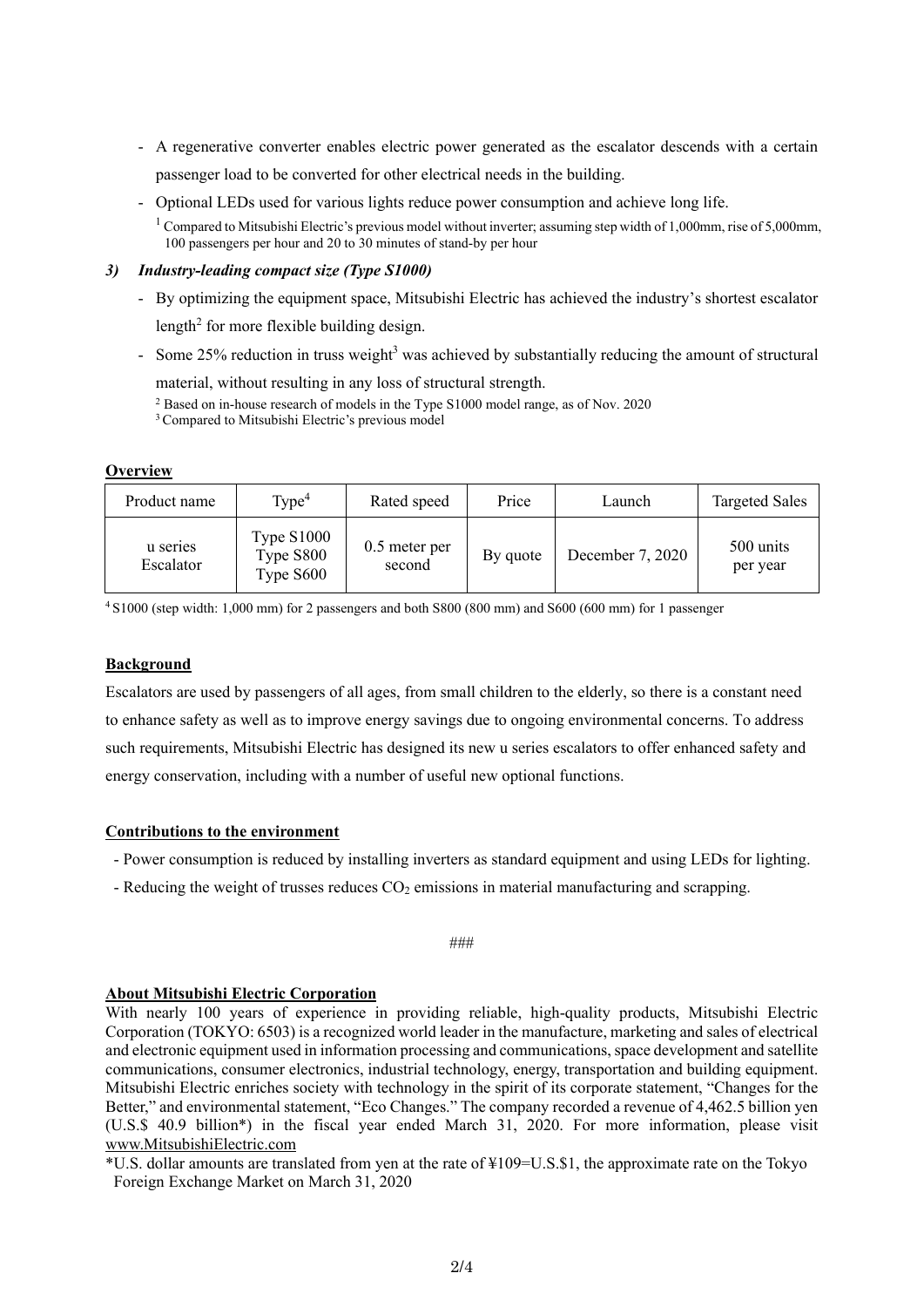# *ATTACHMENT*

#### **Features in Detail**

#### **1. Enhanced safety functions ensure high-level safety and comfort**

(1) "Slow-stop function" (standard)

In emergencies, safety devices are activated to slowly decelerate and then stop the escalator to reduce the risk of passengers stumbling or falling over. In addition, in case of a power outage, the elevator can be gently brought to a stop (optional feature).



(2) New design helps to prevent people from stepping on the deck board (standard)

The redesigned curb-like deck boards are extra high to make it difficult for passengers to put their feet on, or stand on, this stationary part.



#### (3) Variable-speed operation (optional)

The escalator speed can be changed manually with a key switch when, for example, the escalator is frequently used by elderly people or people who feel uneasy on descending escalators.



#### (4) Handrail sterilizer (optional)

A built-in handrail sterilizer disinfects the handrail with an ultraviolet light during escalator operation.